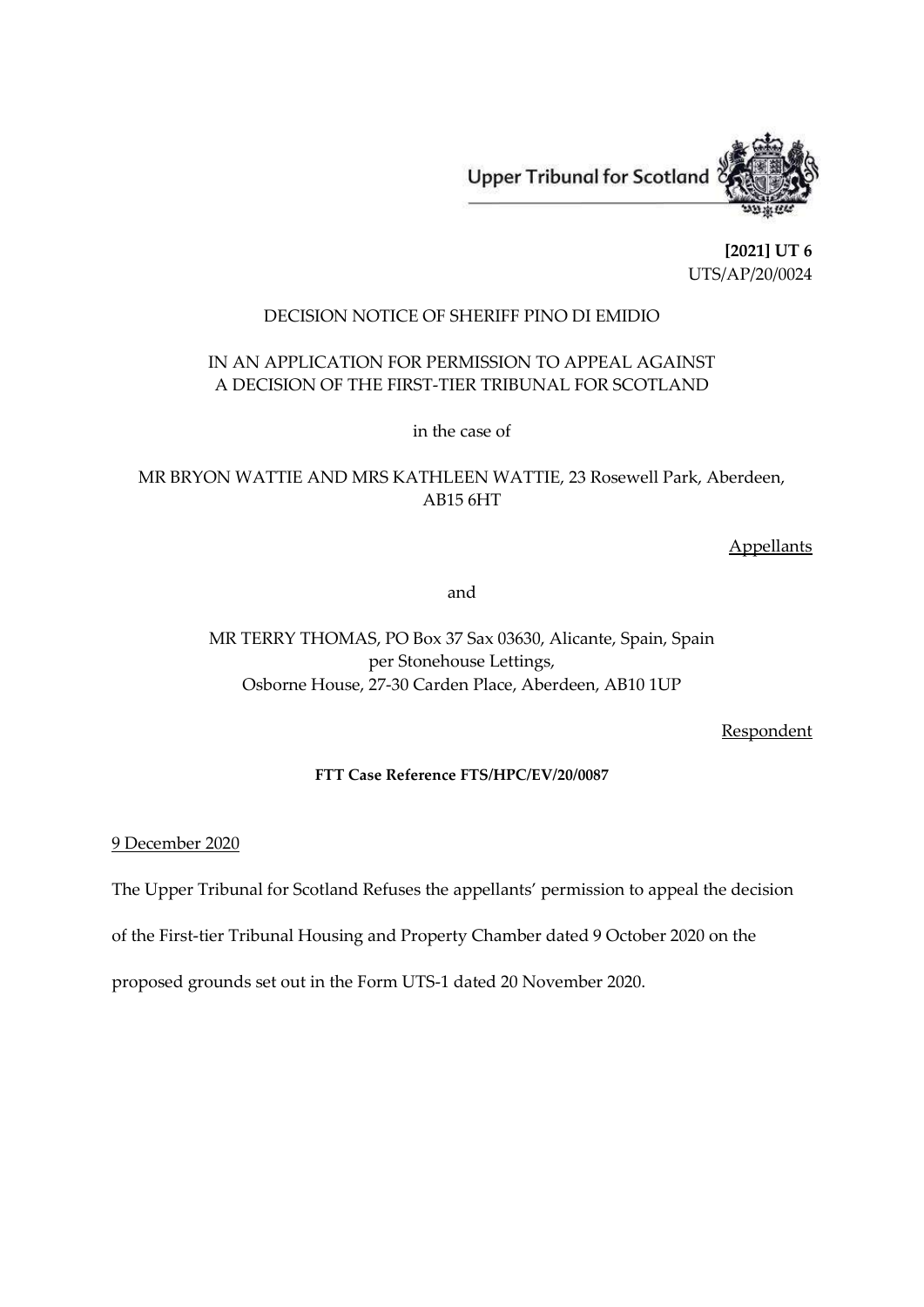#### **Note of reasons for decision**

[1] In this Note, unless the context otherwise requires, Mr Wattie and Mrs Wattie are referred to as "the first named appellant" and "the second named appellant" respectively. Mr Thomas is referred to as "the respondent".

#### **Background**

[2] The appellants seek permission to appeal against the decision of the First-tier Tribunal Housing and Property Chamber ("FtT") dated 9 October 2020 to make an order for ejection in respect of the three bedroom semi-detached house at 23 Rosewell Park, Aberdeen, AB15 6HT ("the property"). On 9 November 2020 the FtT refused permission to appeal.

[3] The respondent's agents have fixed an eviction to take place on 10 December 2020. As at 3 December 2020 this Tribunal declined to suspend the eviction order of the FtT. A hearing on the application for permission was fixed for today 9 December 2020. Due notice of that hearing was given to the parties. The hearing was arranged to take place by telephone conference call. Both parties have made written submissions which have been considered carefully. In particular emailed submissions by the first named appellant dated 20 November 2020 have been considered together with the terms of an email sent on 8 December 2020. The respondent has submitted written representations on 2 December 2020.

[4] The property is let under a lease between the respondent and the first named appellant dated 10 January 2014. The rent is £1,200 per month and has been paid up to date. The respondent does not rely on any breach of the terms of the lease but on a mandatory ground for possession, namely, that he requires the property to live there himself.

2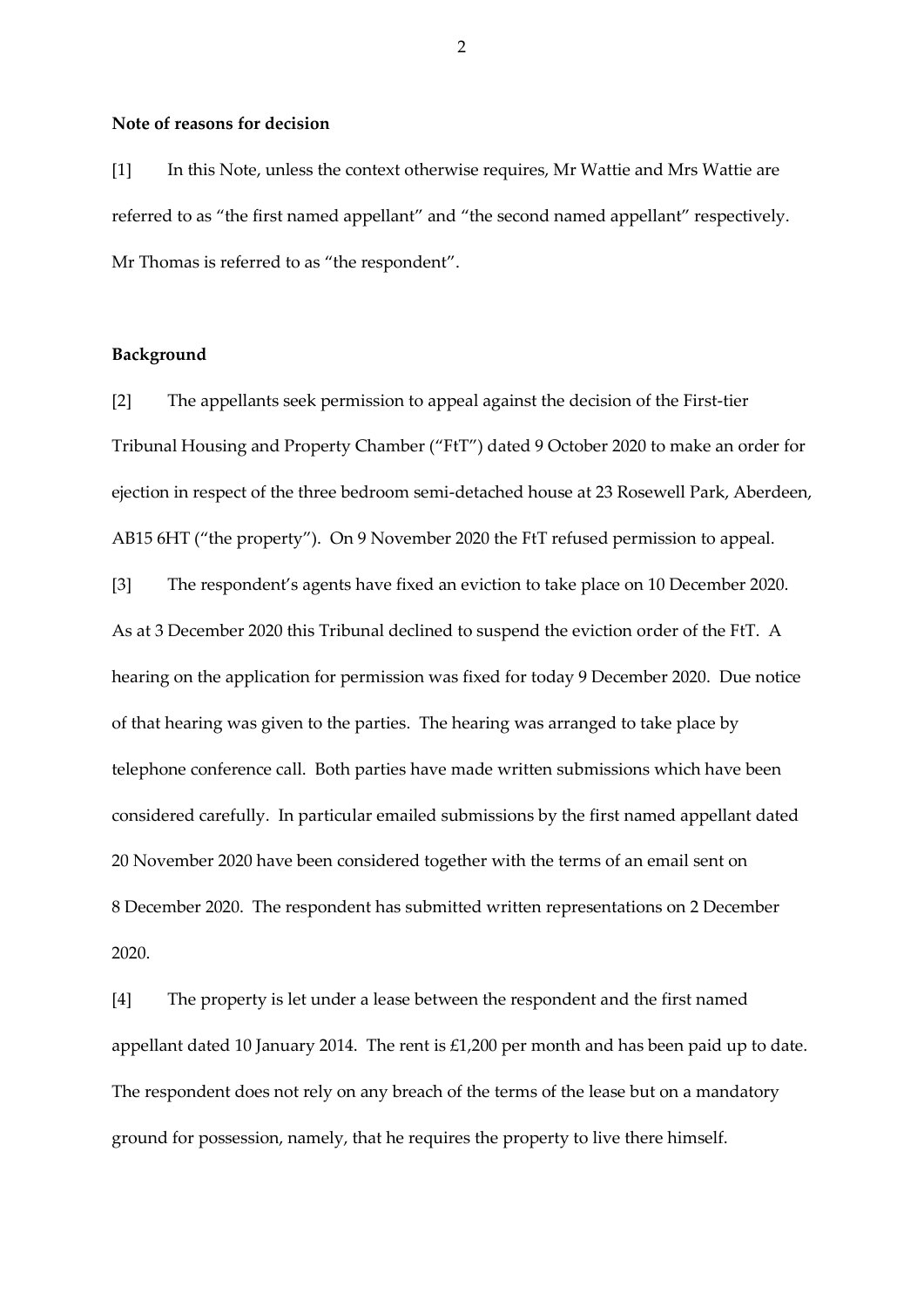[5] The first named appellant only is named as a tenant in the lease. The application has been made by both the first named appellant and the second named appellant. However she is not a party to the lease. She does not have an interest as a tenant. In the correspondence with this Tribunal the first named appellant has taken the lead and has represented such interest as the second named appellant may have. The first named appellant has advised the Tribunal that his wife is very hard of hearing. The hearing was fixed on the basis that the first named appellant had stated that he spoke for both of them. [6] On the afternoon of 8 December 2020 the first named appellant wrote to the clerk to

the Tribunal and stated that he did not intend to participate in the hearing today. He did not state any reasons that suggested illness or incapacity that prevented him taking part. The clerk replied to him on my instruction advising him that the hearing would go ahead but that if he wished to put forward reasons why he was unfit to take part he was at liberty to do so. Nothing further was heard from him in correspondence. Although he had been given the dial in details he did not call in at the appointed time. The representative of the respondent did call in and asked that the hearing should proceed. The first named appellant had been given due notice of the hearing. He had advised the clerks some days ago that he would represent his interest and that of his wife. He had provided no reason why he could not take part today. I decided to proceed with the hearing and indicated that this decision would be prepared and issued later in the day.

[7] The case has a lengthy procedural history. The appellants failed to attend a case management discussion with the result that on 18 March 2020 a differently constituted FtT made an order for eviction. On 20 June 2020 that order was recalled. A fresh case management discussion took place in September and a hearing on the application by teleconference call took place on 9 October 2020.

3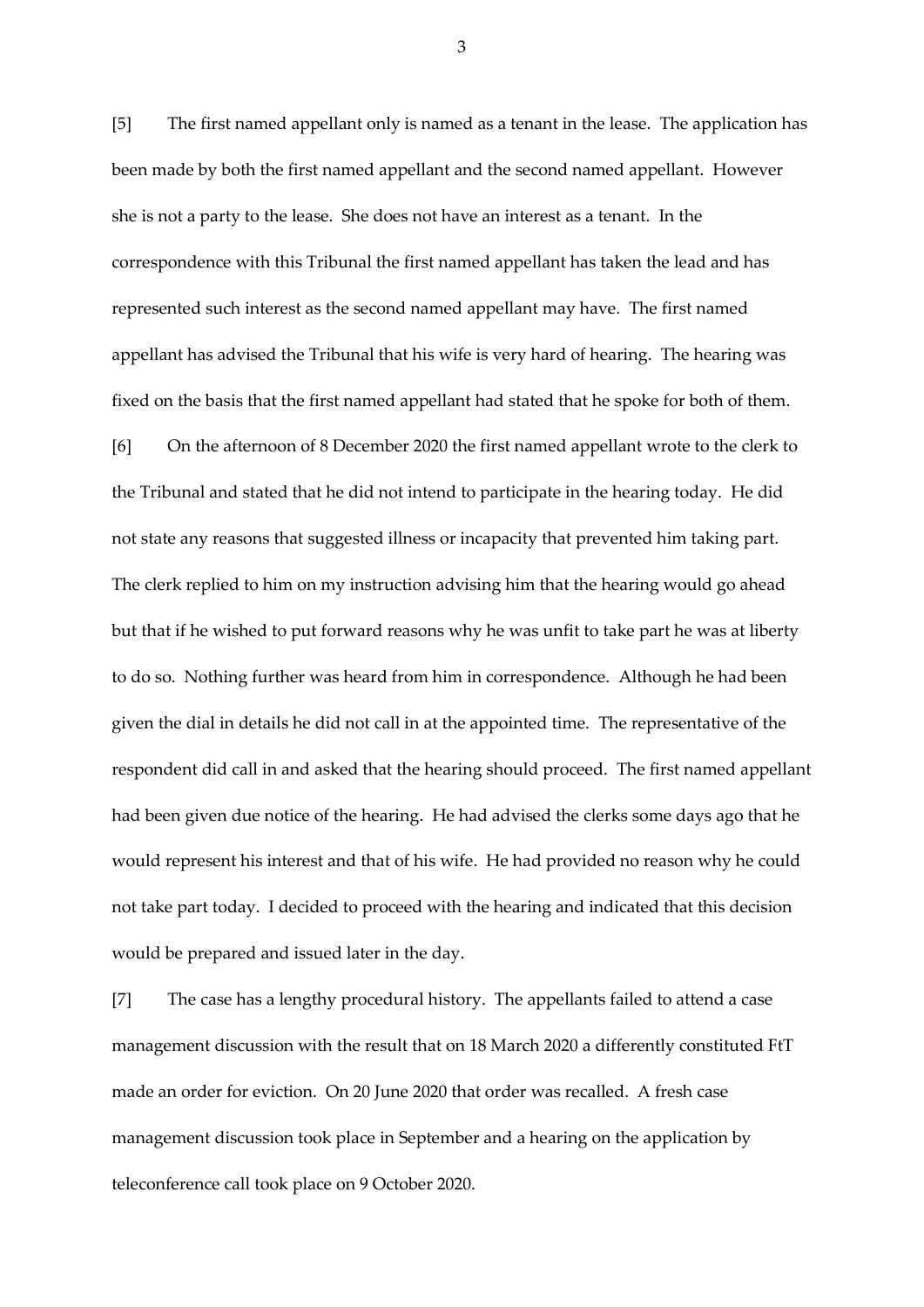[8] Section 46(4) of the Tribunals (Scotland) Act 2014 ("the 2014 Act") provides that permission to appeal is to be granted where: "… the Upper Tribunal is satisfied that there are arguable grounds for the appeal." In approaching the terms of section 46(4), I have had regard to the discussion by the Lord Justice Clerk (Lord Carloway) in *Czerwinski* v *HM Advocate* 2015 SLT 610 at para [9] together with the authorities cited there. The function of the Upper Tribunal is a limited one. An appeal under the 2014 Act is not an opportunity to rehear the factual matters argued before the FtT but rather to correct any errors of law that may have come into the decision of the FtT.

[9] The Form UTS-1 states the following grounds of appeal

"NONE OF THE EVIDENCE WAS CONSIDERED WOULD NOT LISTEN AN EARLIER DECISION BY [a differently constituted FtT] SAID ANOTHER DISCUSSION WAS NEEDED HOWEVER THIS NEVER HAPPENED PAPERS SERVED ON [the first named appellant] WERE FORGERIES PAPERS SERVED ON [the second named appellant] WERE MANUFACTURED BY [a named representative of the respondent's letting agent] AS SHE DID NOT HAVE ANY REAL DOCUMENTS FOR [the second named appellant] – THIS DOCUMENTS WERE USED BY [the FtT chair] TO FORM THE EVICTION [The representative of the respondent's letting agent] ADMITTED AT ANOTHER HEARING ON THIS THAT PAPERS SERVED ON [the second named appellant] WERE NOT REAL SHE MADE THEM UP. … [The second named appellant] IS DEAF AND THIS WAS DISREGARDED."

[10] These grounds were expanded on at considerable length in the written submissions

referred to above.

[11] The principal reasons for the FtT's decision are set out in the following paragraphs:

"27. While [the first named appellant] was clearly wishing the Tribunal to conclude that the lease was a forgery, that is not a decision the Tribunal could make. The Lease is a probative document. It has been signed and witnessed. It has been executed in accordance with the terms of the Requirements of Writing (Scotland) Act 1995. In the event that it is suggested that it is invalid in any way, it is for a Court, rather than this Tribunal, to declare such and to reduce the deed. That had not been done;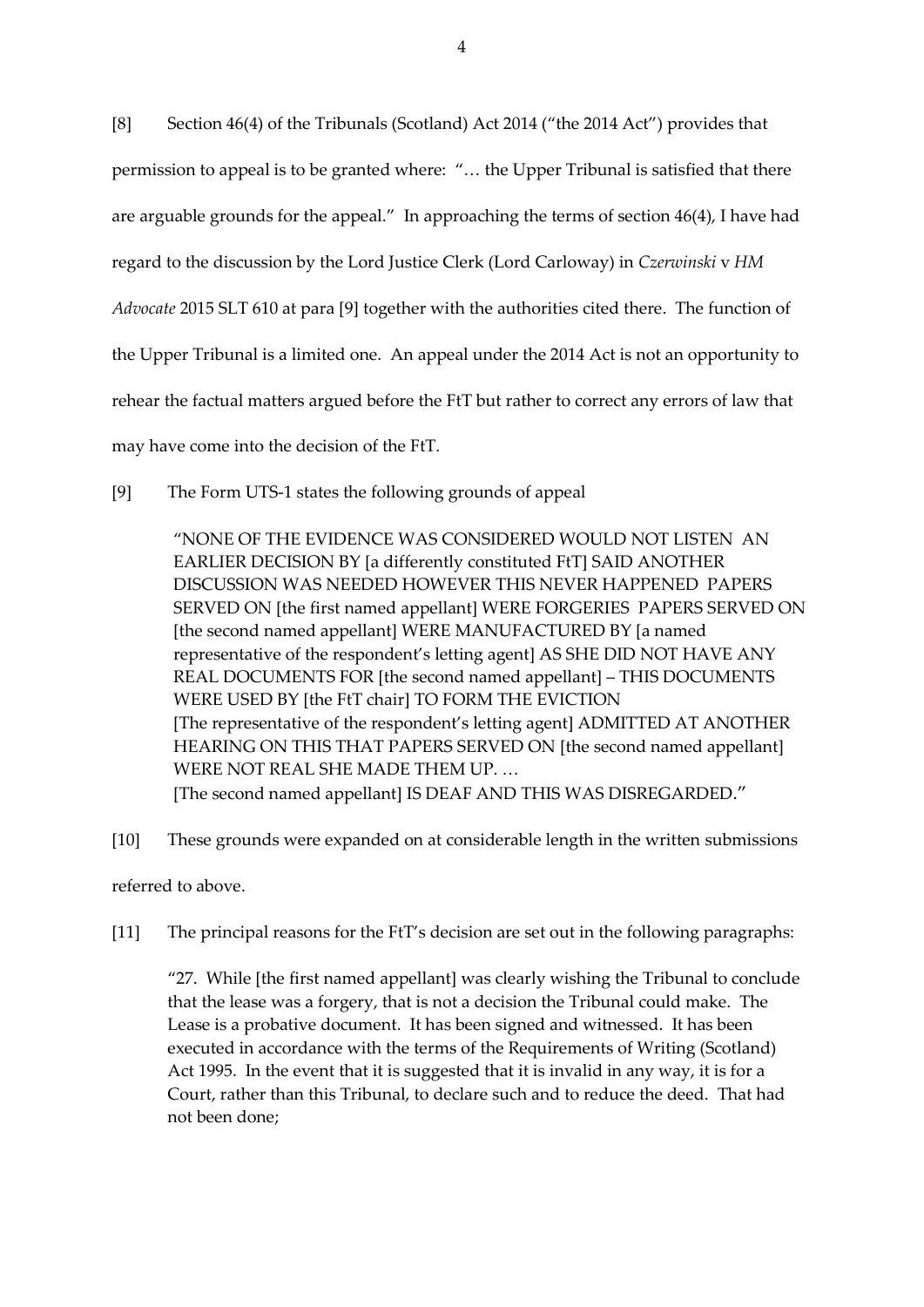28. There was no information before the Tribunal, other than [the first named appellant]'s bald assertion that the lease was a forgery, to enable the Tribunal to reach such a conclusion in any event, even if it had power to do so. There was no information which would allow the Tribunal to disregard the presumption contained within s3 of the Requirements of Writing (Scotland) Act 1995;

29. Given the history of the case, the Tribunal did not consider it appropriate to adjourn the Hearing further to allow any proceedings to be taken in relation to reduction or setting aside of the lease document. Firstly, the [first and second named appellants] had had ample time to raise such proceedings if so advised. Secondly, if it is was the intention of the [first and second named appellants] to pursue such a course there can be no certainty as to the likely timescales for the same. Thirdly, having regard to the overriding objectives to deal with cases fairly, justly and within a reasonable time, it is not appropriate to adjourn the case further for an uncertain period when no steps had been taken of that nature since the proceedings had been raised;"

[12] The grounds of appeal have to be considered in the context of the stated reasons for decision. The claim of forgery was made to the FtT and was addressed by that tribunal. The FtT found that the lease was a probative document and that there was no evidence before it that entitled it to reach any other conclusion. There is no error of law in those conclusions on the facts found. The first named appellant had made serious allegations of forgery both in respect of the lease and other documents but had taken no steps whatsoever over many months to seek to obtain a finding in court to that effect. The first named appellant claimed that the respondent's representative had conceded that it was a forgery but the FtT does not record any such concession. In his submission to this Tribunal the respondent denies any such concession was made.

[13] It is not clear whether the first named appellant asked the FtT to adjourn or sist the proceedings before it so he could do so. The FtT considered at paragraph 29 quoted above whether it should adjourn the proceedings but in the exercise of its discretion it concluded that it should not do so. It took relevant factors into account in reaching that decision.